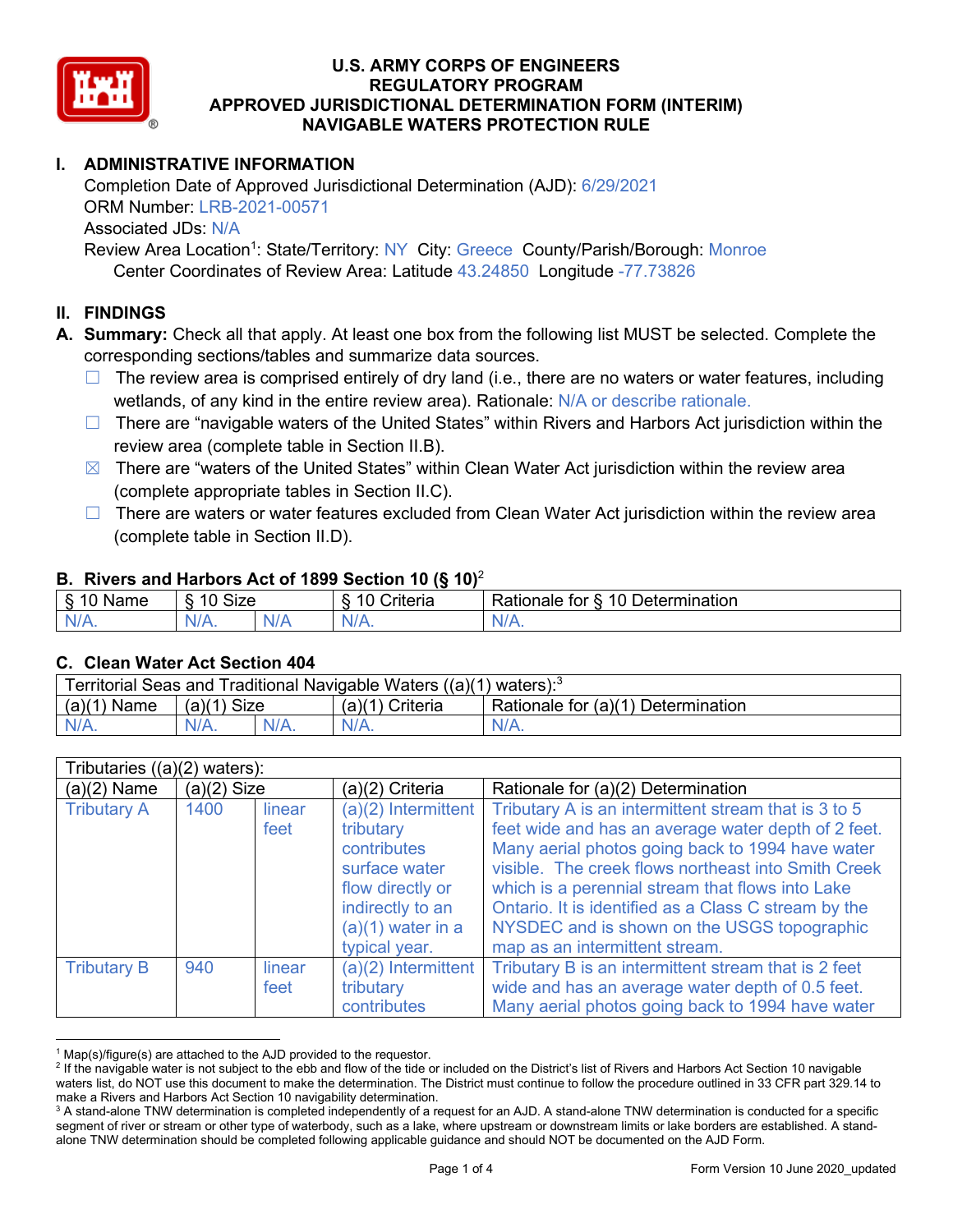

| Tributaries $((a)(2)$ waters): |               |                     |                                                       |  |  |
|--------------------------------|---------------|---------------------|-------------------------------------------------------|--|--|
| $(a)(2)$ Name                  | $(a)(2)$ Size | $(a)(2)$ Criteria   | Rationale for (a)(2) Determination                    |  |  |
|                                |               | surface water       | visible. The creek flows north into Tributary A which |  |  |
|                                |               | flow directly or    | then flows into Smith Creek which is a perennial      |  |  |
|                                |               | indirectly to an    | stream that flows into Lake Ontario. It is shown on   |  |  |
|                                |               | $(a)(1)$ water in a | the USGS topographic map as an intermittent           |  |  |
|                                |               | typical year.       | stream.                                               |  |  |

| Lakes and ponds, and impoundments of jurisdictional waters $((a)(3)$ waters): |               |         |                 |                                    |  |  |
|-------------------------------------------------------------------------------|---------------|---------|-----------------|------------------------------------|--|--|
| $(a)(3)$ Name                                                                 | $(a)(3)$ Size |         | (a)(3) Criteria | Rationale for (a)(3) Determination |  |  |
| $N/A$ .                                                                       |               | $N/A$ . | $N/A$ .         | $N/A$ .                            |  |  |

| Adjacent wetlands ((a)(4) waters): |               |                  |                                                            |                                                                          |  |
|------------------------------------|---------------|------------------|------------------------------------------------------------|--------------------------------------------------------------------------|--|
| $(a)(4)$ Name                      | $(a)(4)$ Size |                  | (a)(4) Criteria                                            | Rationale for (a)(4) Determination                                       |  |
| <b>Wetland A</b>                   | 1.39          | $\text{acre}(s)$ | (a)(4) Wetland<br>abuts an $(a)(1)$ -<br>$(a)(3)$ water.   | Wetland A directly abuts Tributary A which is an<br>intermittent stream. |  |
| <b>Wetland B</b>                   | 0.28          | $\text{acre}(s)$ | $(a)(4)$ Wetland<br>abuts an $(a)(1)$ -<br>$(a)(3)$ water. | Wetland B directly abuts Tributary B which is an<br>intermittent stream. |  |

## **D. Excluded Waters or Features**

| $(b)(12))$ : <sup>4</sup><br>((b)(1)<br>Excluded<br>waters<br>- |           |         |                             |                                              |  |
|-----------------------------------------------------------------|-----------|---------|-----------------------------|----------------------------------------------|--|
| <b>Exclusion Name</b>                                           | Exclusion | Size    | _<br>Exclusion <sup>o</sup> | <b>Rationale for Exclusion Determination</b> |  |
| N/A                                                             | N/A       | $N/A$ . | $N/A$ .                     | N/A                                          |  |

# **III. SUPPORTING INFORMATION**

- **A. Select/enter all resources** that were used to aid in this determination and attach data/maps to this document and/or references/citations in the administrative record, as appropriate.
	- $\boxtimes$  Information submitted by, or on behalf of, the applicant/consultant: Wetland Delineation Report dated

July 2020

This information is sufficient for purposes of this AJD.

<sup>4</sup> Some excluded waters, such as (b)(2) and (b)(4), may not be specifically identified on the AJD form unless a requestor specifically asks a Corps district to do so. Corps districts may, in case-by-case instances, choose to identify some or all of these waters within the review area.

 $5$  Because of the broad nature of the (b)(1) exclusion and in an effort to collect data on specific types of waters that would be covered by the (b)(1) exclusion, four sub-categories of (b)(1) exclusions were administratively created for the purposes of the AJD Form. These four sub-categories are not new exclusions, but are simply administrative distinctions and remain (b)(1) exclusions as defined by the NWPR.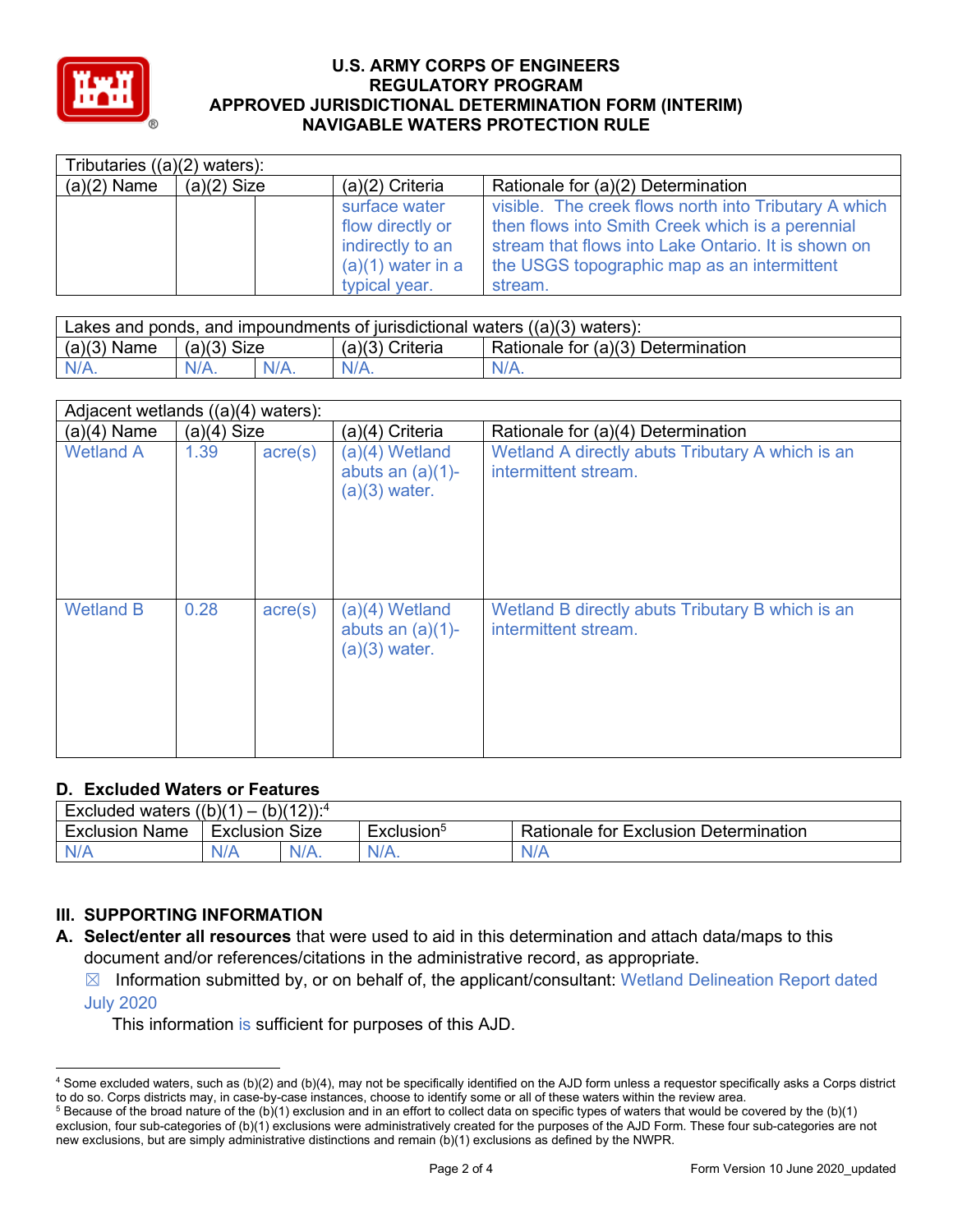

Rationale: Wetland delineation was submitted with accurate, completed data sheets, photographs, NWI map, web soil survey with hydric soil ratings and other supporting information.

- $\Box$  Data sheets prepared by the Corps: Title(s) and/or date(s).
- ☒ Photographs: Aerial: Google earth images from 1994 through 2018
- ☒ Corps site visit(s) conducted on: 10/30/2020
- ☐ Previous Jurisdictional Determinations (AJDs or PJDs): ORM Number(s) and date(s).
- ☐ Antecedent Precipitation Tool: *provide detailed discussion in Section III.B*.
- ☒ USDA NRCS Soil Survey: Monroe County, reviewed on 10/29/2020
- ☒ USFWS NWI maps: Reviewed on 10/29/2020
- ☒ USGS topographic maps: Rochester West

### **Other data sources used to aid in this determination:**

| Data Source (select)       | Name and/or date and other relevant information |
|----------------------------|-------------------------------------------------|
| Other USGS data (specify)  | N/A                                             |
| <b>USDA Sources</b>        | N/A.                                            |
| <b>NOAA Sources</b>        | $N/A$ .                                         |
| <b>USACE Sources</b>       | N/A.                                            |
| <b>State/Local wetland</b> | N/A                                             |
| inventory maps             |                                                 |
| <b>Other Sources</b>       | N/A                                             |

**B. Typical year assessment(s):** The APT pulls precipitation data from NOAA's Daily Global Historical Climatology Network. The APT evaluates normal precipitation conditions based on the three 30-day periods preceding the observation date. For each period, a weighted condition value is assigned by determining whether the 30-day precipitation total falls within, above, or below the 70th and 30th percentiles for totals from the same date range over the preceding 30 years. The APT then makes a determination of "normal," "wetter than normal," or "drier than normal" based on the condition value sum. The APT also displays results generated via the Palmer Drought Severity Index (PDSI) and the University of Delaware WebWIMP.

Inputs/Data Sources: Latitude(s)/Longitude(s): 43.2458, -77.7263 Observation Date(s): October 30, 2020 Geographic Area(s) (Scope): HUC 12 watershed Weather Station(s): Rochester Intl Airport

Result(s): APT: Drier than normal PDSI: Incipient Drought WebWIMP: Wet season

Conclusion: Results of the APT evaluation indicate that the site visit was conducted during the wet season and under drier than normal conditions. Considering that Tributary B appeared to have sufficient indicators of intermittent water flow during during drier than normal conditions, it's reasonable to conclude that the tributary has intermittent flow under normal conditions.